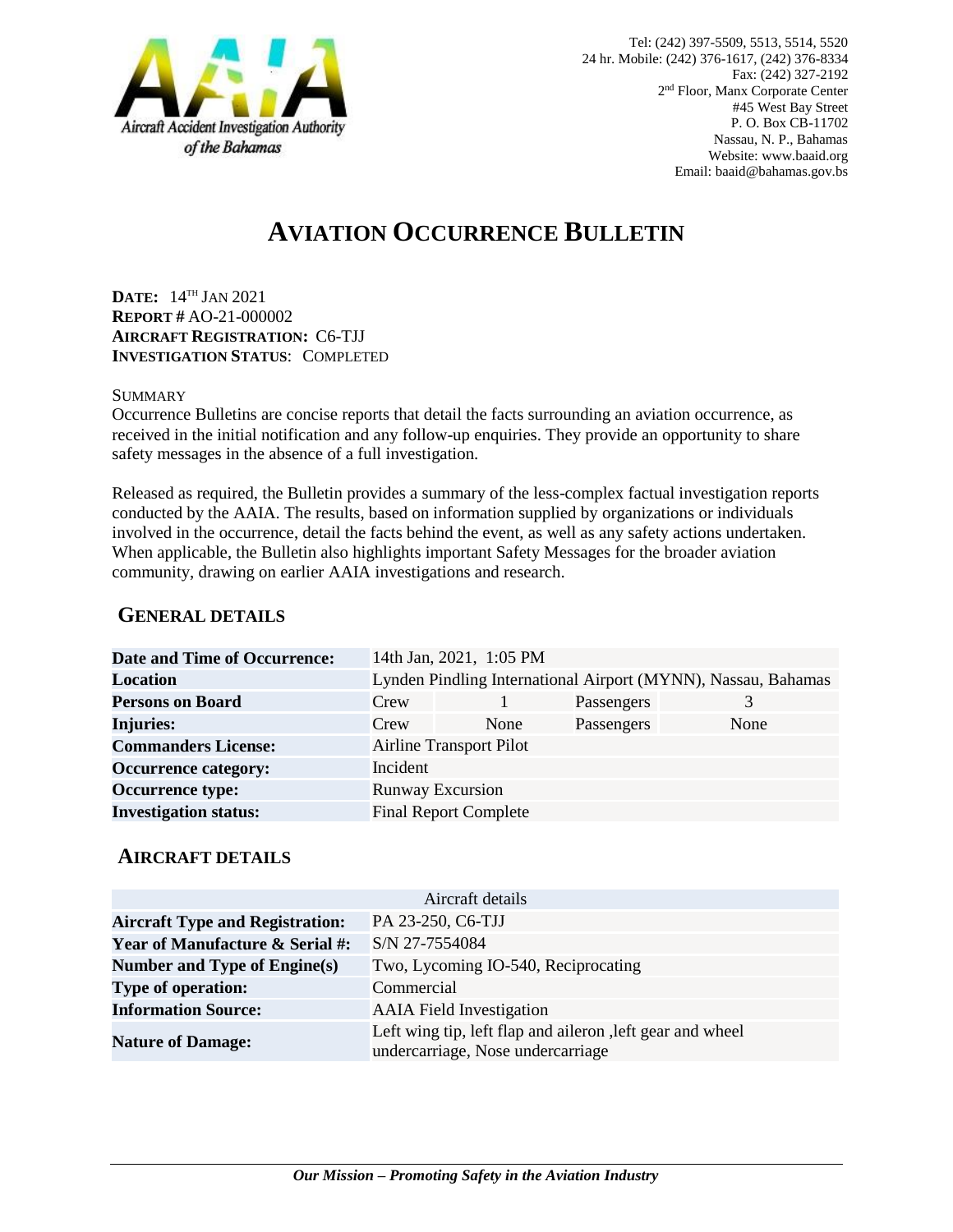## **Occurrence Summary:**

On the 14<sup>th</sup> January 2021, at approximately 1:05 PM local time, a Piper Aztec PA 23-250 aircraft, Bahamas registration C6-TJJ, was involved in an occurrence which resulted in a runway excursion shortly after landing on runway 10 at the Lynden Pindling International Airport (MYNN), Nassau, Bahamas.

The pilot reported that while approaching Deadman's Cay, Long Island, Bahamas, the landing gear selector was positioned to the **DOWN** position. The pilot further stated the he observed indications of only one of the three gears in the safe and locked (green indication) position.

The pilot stated that after he observed the unsafe condition, he tried to recycle the landing gear (gear up and then down again). That attempt failed to extend the landing gears. After the failure of the normal system operation, he resorted to use the emergency landing gear extension procedures. The attempt to extend the gears using the emergency extension procedures were also unsuccessful. After no successful gear extension, the pilot decided to return to Nassau where he advised Air Traffic Services of his emergency condition and the possibility of having to land without the use of his landing gears.

Emergency Services were alerted of the incoming aircraft and the possible no-gear landing. The aircraft touched down approximately 2,700 feet from the threshold markings of Runway 10. As the right main gear was the only gear down and locked, the aircraft veered off to the left side of Runway 10 after touch down and rollout, coming to rest approximately 1,200 feet from the touch down point on the runway. The aircraft came to rest approximately 300 feet from the left side of the runway on a heading of approximately 162 degrees. There were 4 souls on board (1 crew 3passengers) at the time, no injuries were reported.

The loss of hydraulic fluid was evident during the onsite investigation. The aircraft sustained damages to the nose undercarriage, left wing, gear doors and wheel well.

Further investigation conducted by the maintenance organization confirmed a broken hydraulic line. It could not be definitively determined what caused the hydraulic line to break. The broken line resulted in the loss of hydraulic fluid which prevented the extension of the left and nose landing gears when selected by the pilot.

The weather at the time of the accident was visual meteorological conditions and not a factor in this accident. A limited scope investigation was conducted, no safety message or recommendations were issued.